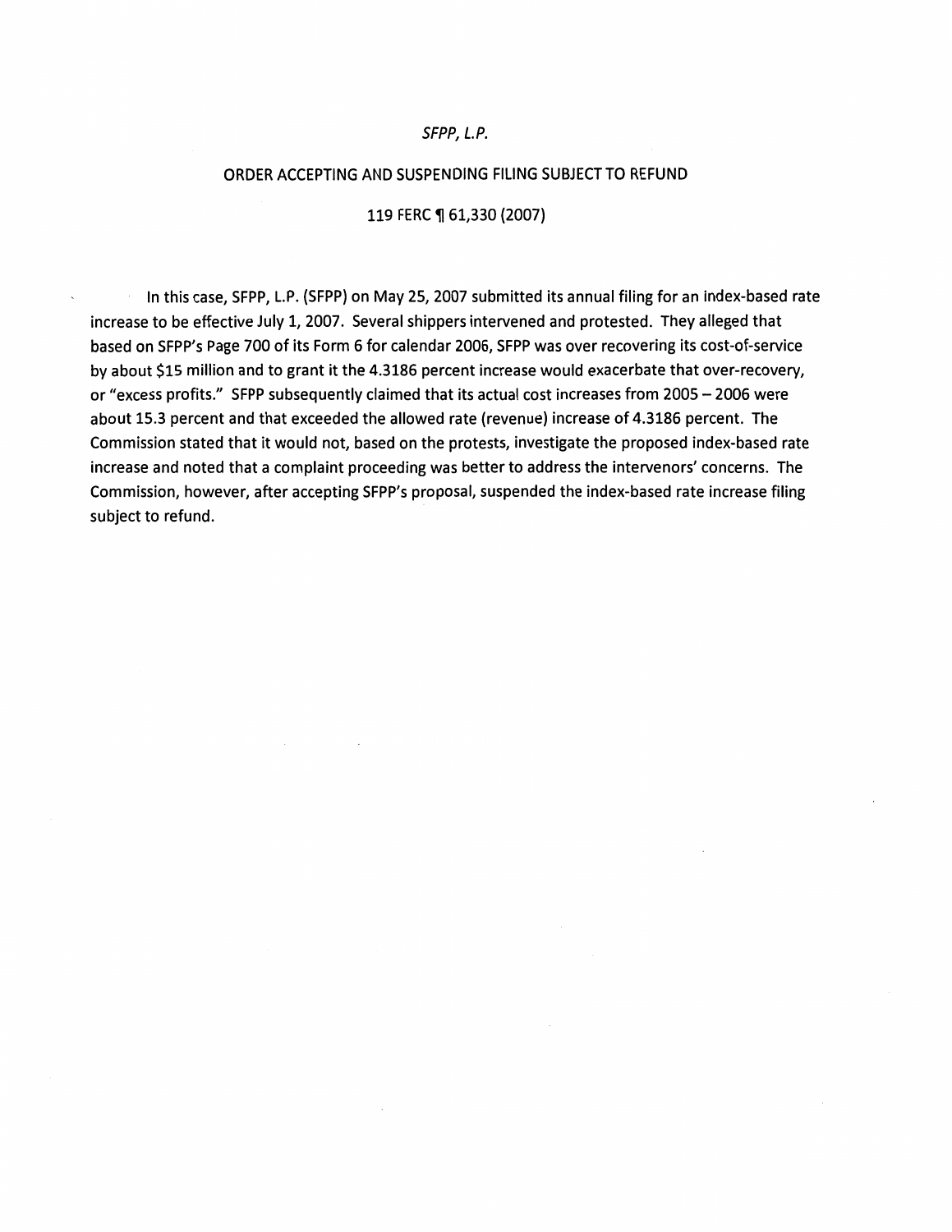## 119 FERC ¶ 61,330 UNITED STATES OF AMERICA FEDERAL ENERGY REGULATORY COMMISSION

Before Commissioners: Joseph T. Kelliher, Chairman; Suedeen G. Kelly, Marc Spitzer, Philip D. Moeller, and Jon Wellinghoff.

SFPP, L.P. Docket No. IS07-229-000

# ORDER ACCEPTING AND SUSPENDING FILING SUBJECT TO REFUND

(Issued June 28, 2007)

1. On May 25, 2007, SFPP, L.P. (SFPP) filed FERC Tariff Nos. 155, 156, 157, 158, 159, and 160, pursuant to the Commission's oil pipeline rate indexing methodology, 18 C.F.R. §342.3 (2006). SFPP also filed FERC Tariff No. 161, which contains an Index of Tariffs. SFPP proposes that the tariffs be effective July 1, 2007. The Commission accepts and suspends these tariffs, subject to refund, effective July 1, 2007.

# The Pleadings

2. SFPP's May 25,2007 tariff filing is an annual filing to increase its rates under the Commission's indexing procedures. BP West Coast Products LLC and ExxonMobil Oil Corporation (collectively Indicated Shippers) filed a protest on June 11, 2007 and Tesoro Refining and Marketing Company filed a motion for intervention on June 8, 2007. Indicated Shippers assert that in 2006 SFPP over recovered its cost of service by approximately \$15,585,398. This assertion is derived by comparing a cost of service of \$123,587,556 to revenues of \$139,172,954 in 2006 using numbers purportedly derived from Page 700 of SFPP's 2006 FERC Form No. 6. They further claim that SFPP has had substantial excess profits over the years and that the instant filing would further increase those over recoveries. They further allege that certain cost factors are significantly overstated, particularly those derived from SFPP's relationship with its controlling partnership, Kinder Morgan Energy Partners, L.P.

3. Indicated Shippers further argue that on June 6, 2007, the Commission held in *BP West Coast, LLC v. SFPP*<sup>1</sup> that if there were reasonable grounds to conclude that an oil pipeline substantially over recovered its cost in the base year (which in this case is 2006), a shipper would have reasonable grounds to allege that permitting a carrier to further increase its rates under the indexing procedure would result in rates that are unjust and unreasonable. Indicated Shippers assert that given SFPP is substantially over recovering

<sup>&</sup>lt;sup>1</sup> BP West Coast, LLC v. SFPP, 119 FERC ¶ 61,241 (2007) (June 6 Order).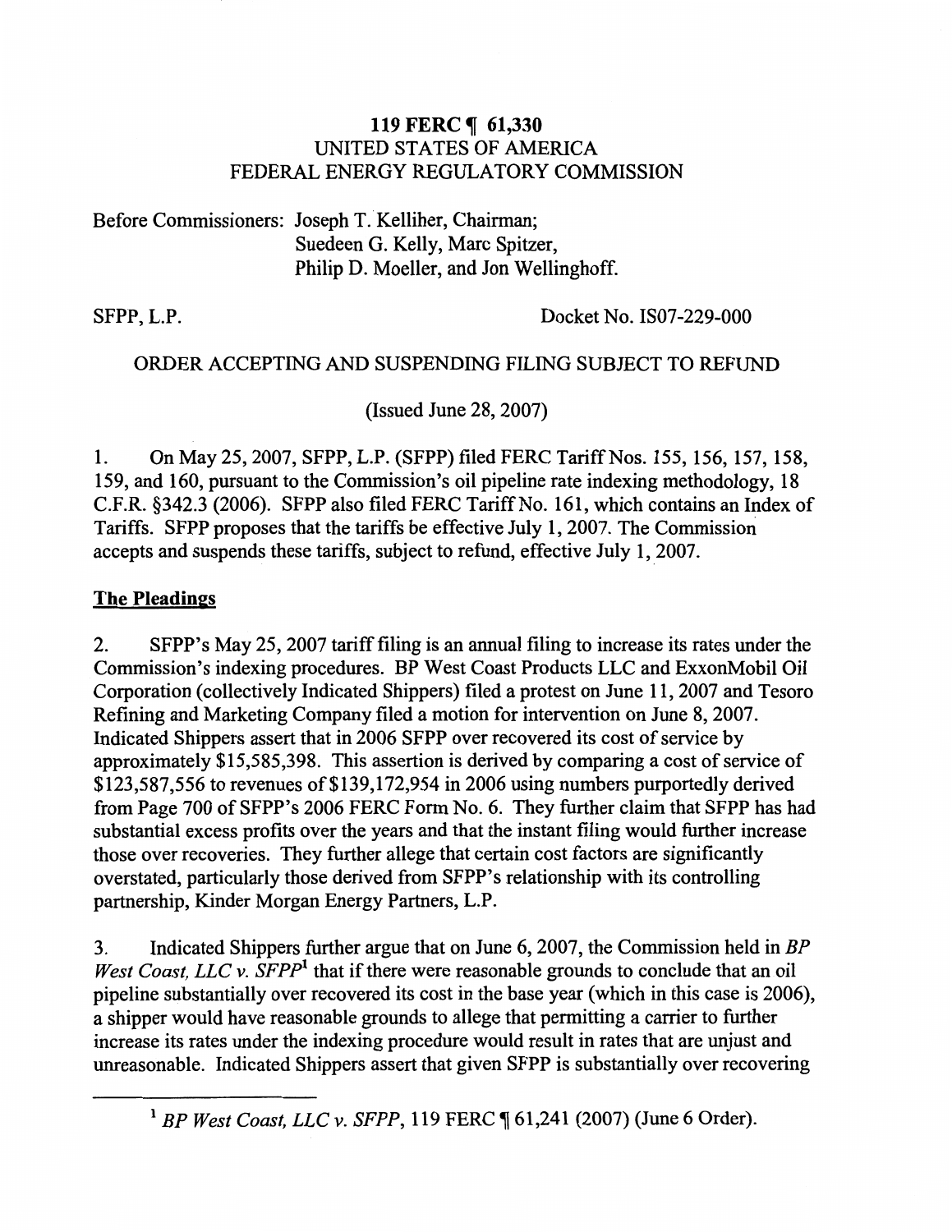its cost of service, the application of the index will only further exacerbate SFPP's existing "excess profits." As a result, Indicated Shippers assert that they have alleged reasonable grounds to conclude that the proposed July 1, 2007 increase results in rates that are unjust and unreasonable. They therefore request the Commission to reject SFPP's filing, or to at least suspend and investigate it.

4. On June 18, 2007, SFPP filed an answer to Indicated Shippers' protest. SFPP asserts that its proposed increase is fully justified under the Commission's indexing procedures and that the Commission has consistently rejected the arguments advanced by Indicated Shippers in previous annual index-based filings.<sup>2</sup> At bottom, it asserts that SFPP's proposed index adjustment is not substantially in excess of its change in actual costs. To the contrary, it states that the change in the rate index from 2005-2006 is 4.3186 percent while SFPP's actual interstate cost of service increased from \$107,184,334 to \$123,587,556 in 2006. Thus, the dollar increase was \$16,403,222 or about 15.3 percent, which greatly exceeded the permissible indexing rate increase. SFPP further asserts that the Commission has rejected protests even when the index increase exceeded the percentage change in its actual cost of service. As such, SFPP states that the protest fails to present reasonable grounds for an investigation, and that the claim of "excess profits" is overstated and irrelevant. SFPP contends that this is because the protest does not properly allow for the fact that the Page 700s for each year must be constructed using the same rate design in each year from the cost comparisons to be meaningful. SFPP also asserts that the June 6 Order is inconsistent with and undercuts the Commission's general protocols for the review of index-based rate filings, and states that it will be filing a rehearing request to address this issue. Finally, SFPP asserts that the Commission has consistently held that rate design issues are not appropriate in an index proceeding.<sup>3</sup>

### **Discussion**

5. As with prior years, the Commission's indexing regulations apply an annual index factor to the ceiling rate in effect on June 30 of each year. SFPP correctly applied the index factor to derive its new rates. Thus the only issue here is whether the resulting rates were so in excess of the actual cost increases incurred for the index year by the carrier that the increase was unjust and unreasonable. In making that determination the hallmark of the Commission's indexing system is simplicity.<sup>4</sup> This is because the indexing approach allows pipelines to establish a new rate ceiling rates without a detailed

<sup>2</sup> Citing SFPP, L.P., 96 FERC ¶ 61,332 at 62,271-72 (2001) and subsequent cases in footnotes 3-5 of its answer.

<sup>3</sup>*Cf* June 6 Order at PP 9-11.

4 Order No. 561 at 30,948. *Revisions to Oil Pipeline Regulations Pursuant to the*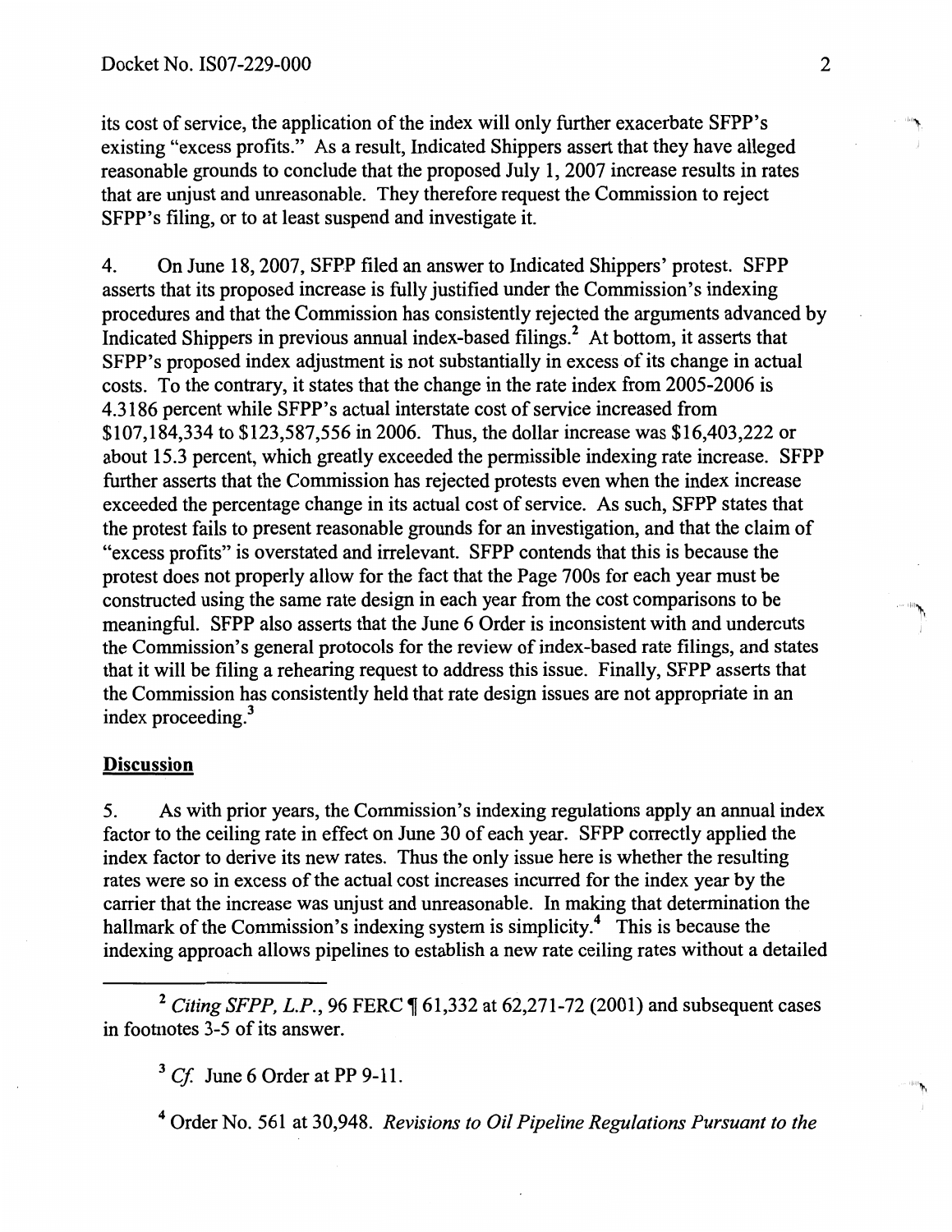and comprehensive presentation and examination of the individual pipeline's cost of service in each case.<sup>5</sup> Thus, pipelines are able to adjust rates to just and reasonable levels for inflation-driven costs without the need for strict regulatory review of the pipeline's individual cost of service. $6 \text{ In fact, under this regulatory regime some divergence}$ between the actual cost changes experienced by individual pipelines and the changes permitted by the index is inevitable.<sup>7</sup> While the indexing method is an efficient method to recover the inflation-driven cost increases occurring in a given year, it is not normally adequate to determine whether any specific rate is just and reasonable. This is because a reasonableness determination requires the detailed regulatory review of the pipeline's individual cost of service and the allocation of those costs among the different services and rates stated in the pipeline's tariff, a process that is clearly not simple.<sup>8</sup>

6. Thus, the determination Indicated Shippers urges here is not possible in the context of a protest of an index proceeding because the specific costs necessary for such a determination are not available and in most cases a proceeding would be too protracted. For this reason, the Commission has consistently required a complaint under section

13(1) of the Interstate Commerce Act  $(ICA)^9$  to pursue a determination as to whether specific rates are just and reasonable.<sup>10</sup> Section 343.2(c)(1) of the Commission's regulations provides in part as follows:

*Energy Policy Act of 1992,* FERC Stats. & Regs., Regs. Preambles, January 1991- June 1996 ~ 30,985 (1993), 58 F.R. 58753 (Nov. 4, 1993), Order No. 561; *order on reh 'g,*  Order 561-A, FERC Stats. & Regs., Regs. Preambles, January 1991- June 1996 ¶ 31,000 (1994), 59 F.R. 40242 (Aug. 8, 1994); *aff'd, Association of Oil Pipe Lines v.* FERC, 83 F.3d 1424 (D.C. Cir. 1996); *aff'd Association of Oil Pipe Lines v.* FERC, 281 F.3d 239 (D.C. Cir. 2002) *order on remand, Five-Year Review of Oil Pipeline Pricing Index,*  102 FERC | 61,195 (2003).

 $5$  *Id.* at 30,946.

<sup>6</sup>*Id.* at 30,948.

 $17$  *Id.* at 30,949.

<sup>8</sup>*Cf ExxonMobil Oil Corporation v. FERC,* slip. op. dated May 29,2007, No. 04- 1102 (D.C. Cir.); *BP West Coast Products v. FERC,* 374 F.3d 1263 (D.C. Cir. 2004).

*9* 49 U.S.C. App. § 13(1) (1988).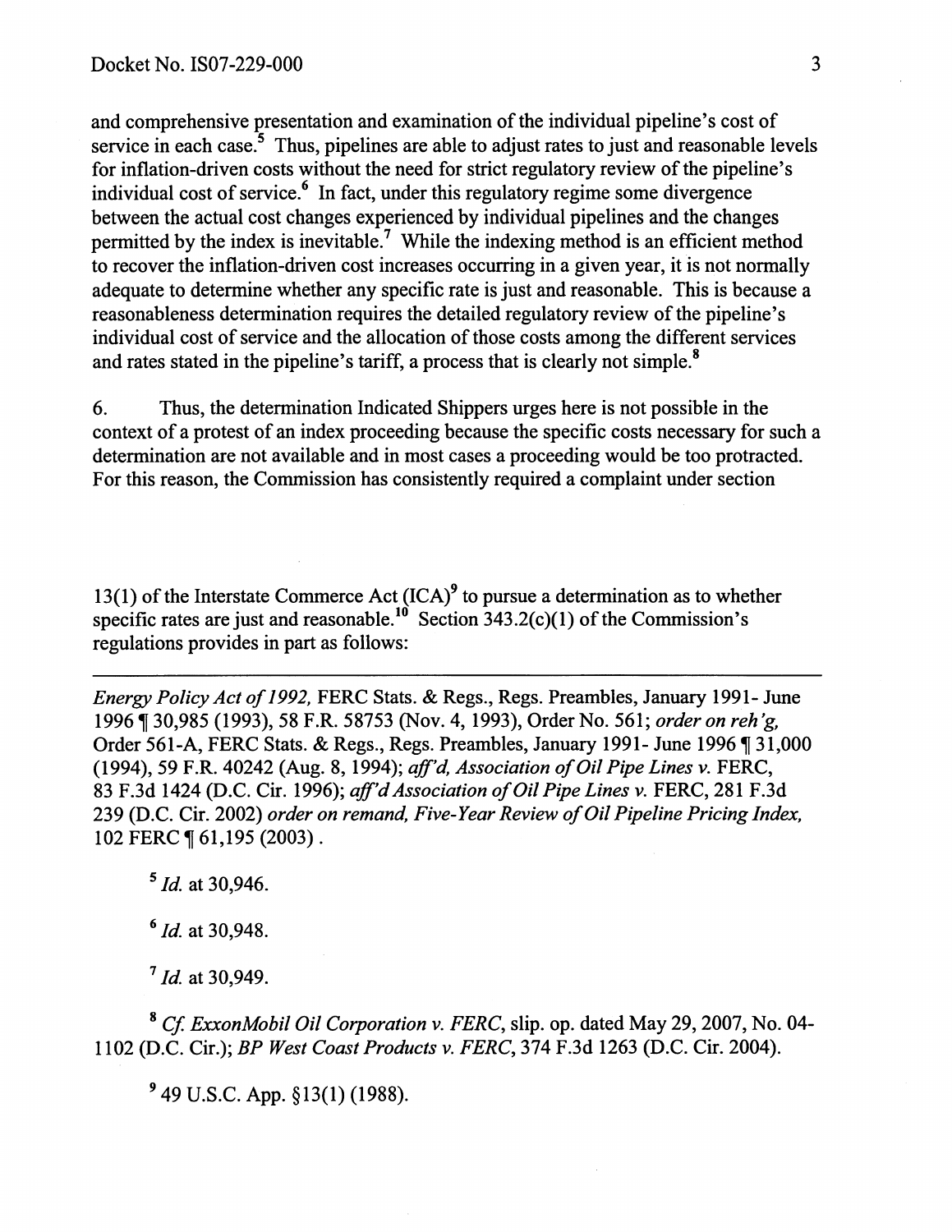A protest or complaint filed against a rate proposed or established pursuant to [the indexing rules] must allege reasonable grounds for asserting that the rate violates the applicable ceiling level, or that the rate increase is so substantially in excess of the actual cost increases incurred by the carrier that the rate is unjust and unreasonable... $^{11}$ 

In determining whether reasonable grounds exist the Commission has consistently based its evaluation of a proposed index-based rate increase on Page 700 of the pipeline's annual FERC No. Form 6 report. Under that procedure Indicated Shippers fail to make the requisite showing here. The revised index provides for an increase in rates of 4.3186 percent. SFPP's FERC Form No. 6 for 2006 shows an actual cost of service increase from \$107,184,334 to \$123,587,556, or about a 15.3 percent increase, while the index increase was limited to 4.3186 percent. Thus the difference between the change in the index and the change in the cost of service is not "so substantially in excess" of the actual cost increase as to render the resulting rates unjust and unreasonable.

7. Indicated Shippers may believe that the SFPP's rates on the date offi1ing are unjust and unreasonable, but that is not the issue here. The June 6 Order cited by Indicated Shippers is inapposite because it was a complaint case, Docket No. OR07-8- 000. At bottom, Indicated Shippers argue here (1) that the accumulative increase in rates for several years of index increases unreasonably exceeds SFPP's actual increase over the same multi-year period and (2) that the base rates themselves are unjust and unreasonable. These arguments must be advanced by means of a separate complaint, not a protest filed in the suspension phase. In an index-rate adjustment proceeding the focus of an index adjustment case is only whether the index increase is so substantially in excess of cost changes for the index year. Otherwise, each proceeding is likely to evolve into litigation about the return already present in the base rates, in this case those in effect during the calendar year 2006. This would defeat the goal of administrative simplicity that is the core rationale of the indexing methodology. Accordingly, the complaint filed in Docket No. OR07-8-000 was the proper venue to address the concerns raised here. Similarly, if Protesters believe that SFPP has not accurately calculated the index based on its existing costs and its internal records of those costs, they may file a separate complaint to that effect.

8. For these reasons, the Commission will not investigate SFPP's FERC Tariff Nos. 155, 156, 157, 158, 159, 160 and 161. However, SFPP's underlying rates are under

<sup>10</sup> See SFPP, L.P., 111 FERC ¶ 61,510 (2005); *SFPP, L.P.*, 107 FERC ¶ 61,334 (2004); *SFPP, L.P.*, 102 FERC ¶ 61,344 (2003); *SFPP, L.P.*, 96 FERC ¶ 61,332 (2001).

 $11$  18 C.F.R. § 343.2(c)(1) (2006).